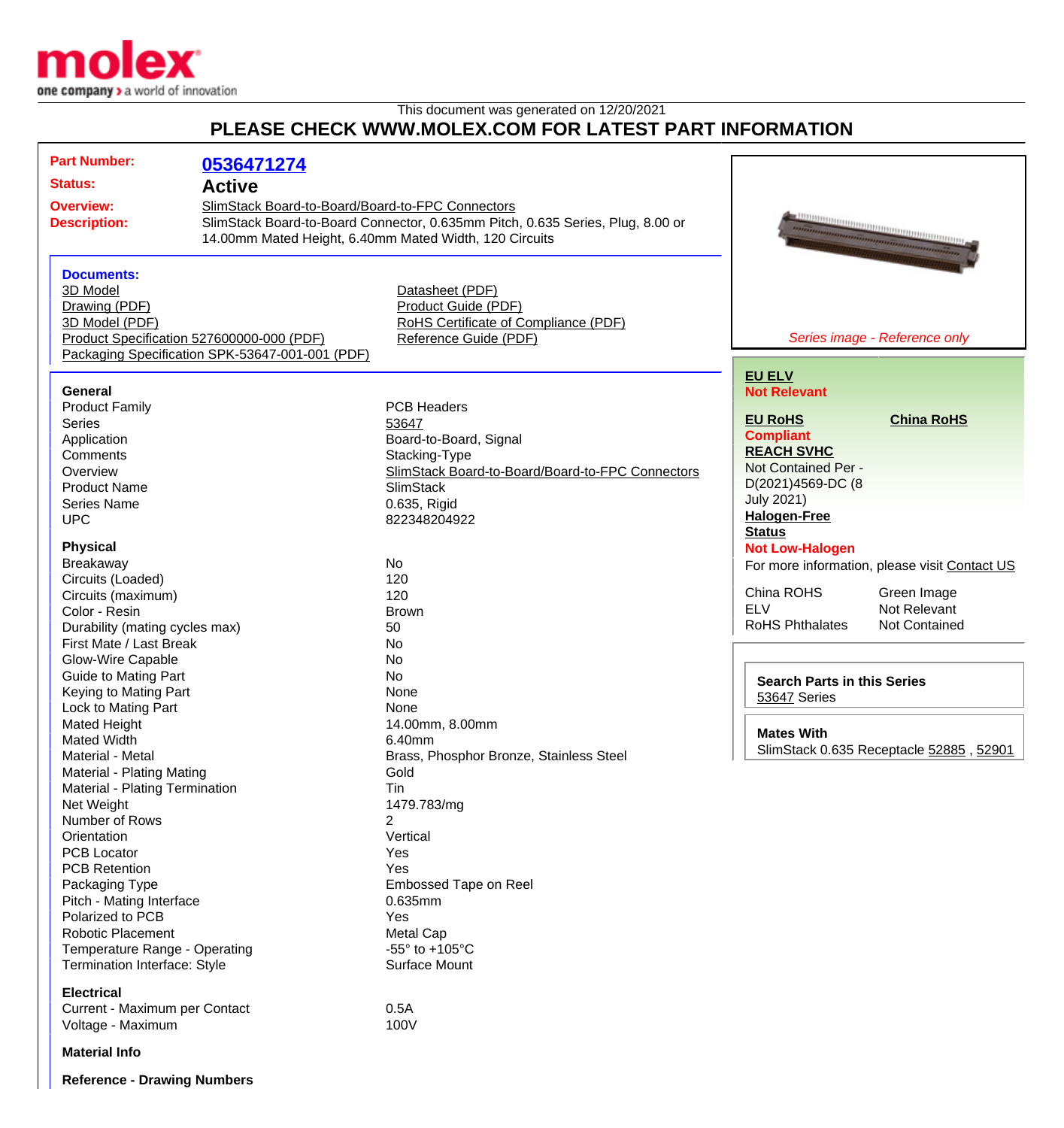Packaging Specification Network SPK-53647-001-001 Product Specification 627600000-000

Sales Drawing Sales Drawing SD-53647-002-001, SD-53647-003-001, SD-53647-003-002, SD-53647-003-003

## This document was generated on 12/20/2021 **PLEASE CHECK WWW.MOLEX.COM FOR LATEST PART INFORMATION**